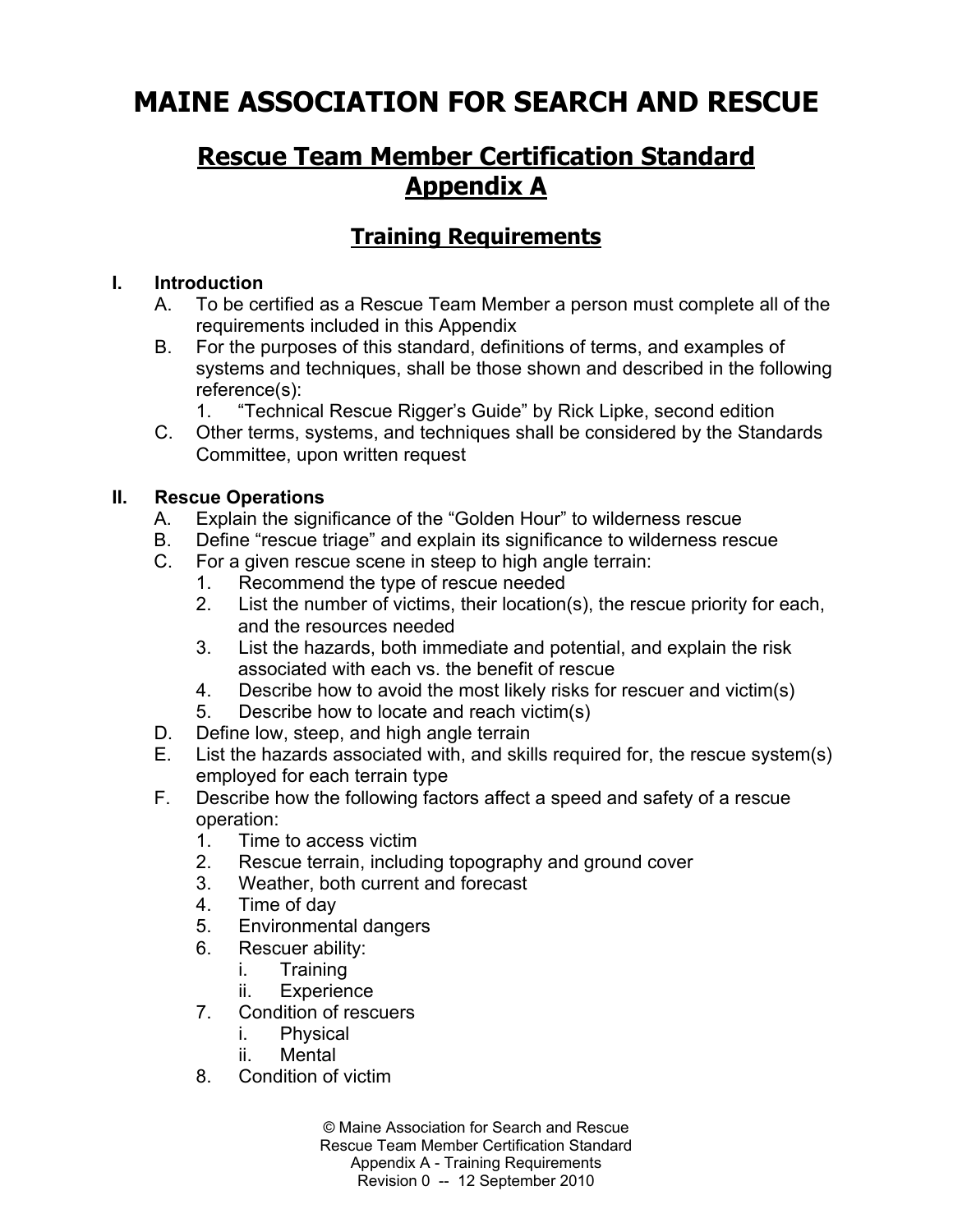- 9. Number of victims
- G. Define the functions of the following personnel in a rescue operation:
	- 1. IC
	- 2. Operations
	- 3. Safety
	- 4. Medical Officer
	- 5. Main line operator
	- 6. Belay operator
	- 7. Edge attendant
	- 8. Litter attendant
- H. Explain the effects of the following factors on rope rescue systems:
	- 1. Loads
	- 2. Forces, including magnitude and direction
	- 3. Fall line
	- 4. Friction
	- 5. Backup vs. redundant systems

# **III. Communications**

- A. Demonstrate the use of clear and concise verbal commands in a rope rescue operation (for an example see the pages 1-2 of the "Technical Rescue Rigger's Guide" by Rick Lipke, second edition)
- B. Demonstrate the use of whistle signals, as defined in ASTM standard F1768, in a rope rescue operation

# **IV. Administration**

- A. Demonstrate proper record keeping, including completion of the following:
	- 1. Rope use log
	- 2. Any other relevant unit inspection logs

# **V. Equipment**

- A. Explain the reasons for selection and reasons to carry, and demonstrate the proper use of, the following PPE:
	- 1. Seat harness
	- 2. Chest harness
	- 3. Helmet
	- 4. Gloves
	- 5. Carabiners
	- 6. Personal use slings or lanyards (i.e. Prusik loops, Purcells, etc.)
- B. List approximate breaking strengths, in pounds or kiloNewtons, for the following rescue equipment:
	- 1. 11mm Nylon kernmantle static or low-stretch rescue rope
	- 2. 8mm Nylon kernmantle accessory cord
	- 3. 1" Nylon tubular webbing
	- 4. Aluminum carabiners
- C. List the advantages and disadvantages of the rescue litter with which he or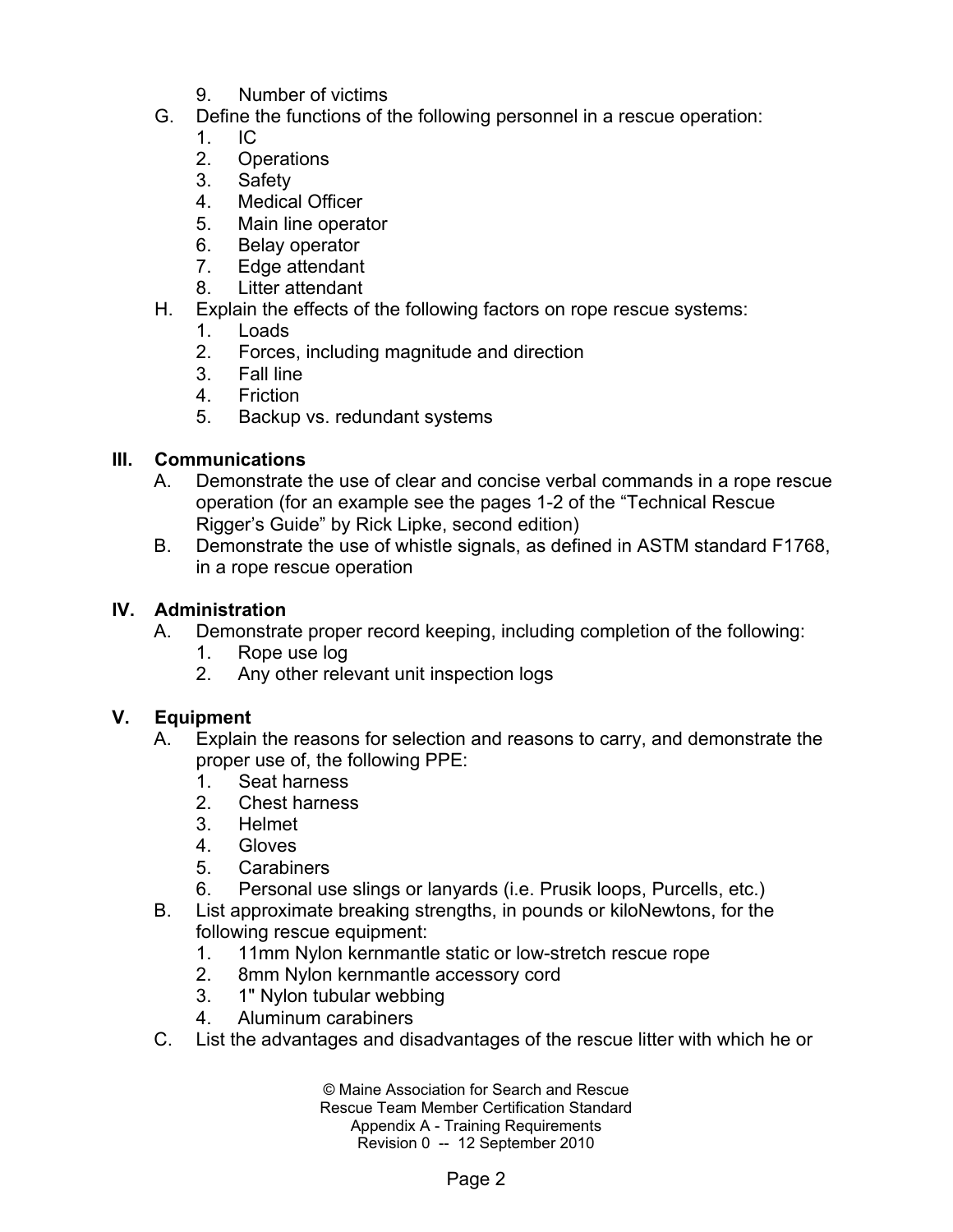she will usually work

- D. Explain the reasons for selection and reasons to carry, and demonstrate the proper use of, all unit equipment which the Rescue Team Member normally employs in rope rescue operations
- E. Demonstrate the ability to inspect personal and team equipment for the purpose of identifying wear, damage, and operational readiness
- F. Demonstrate the ability to perform personal and team equipment maintenance procedures, including cleaning, inspection for damage and wear, and repacking

# **VI. Knots**

- A. Construct the following knots, hitches, and bends, as shown in reference 1 (note – all must be neatly tied and properly dressed)<sup>1</sup>
	- 1. Bowline with tie-off
	- 2. Interlocking long-tail bowlines
	- 3. Figure 8 follow-through
	- 4. Figure 8 on a bight
	- 5. Butterfly knot
	- 6. Stopper knot (figure 8, overhand, or equal)
	- 7. Ring bend (in 1" tubular webbing)
	- 8. Double overhand bend
	- 9. Münter hitch
	- 10. Clove hitch
	- 11. Triple wrap Prusik hitch
- B. Construct a Radium Load Release Hitch, or equal, as shown in reference 1
- C. Construct an improvised seat harness
- D. Construct an improvised chest harness

# **VII. Patient Care**

- A. For a given scenario, perform triage of multiple victims
- B. Demonstrate the performance of basic patient emergency care, including treatment of the following:
	- 1. Clear airway
	- 2. Ensure proper ventilation
	- 3. Check circulation and resolve issues affecting it
	- 4. Control bleeding
	- 5. Protect spine from further injury
	- 6. Mitigate the effects of shock
- C. Demonstrate the use of personal protective equipment, including:
	- 1. Gloves
	- 2. Face mask
	- 3. Eye protection
- D. Demonstrate body fluid isolation methods for a patient

 $\overline{a}$  $1$  Alternates to these knots may be used with the prior agreement of the Standards Committee.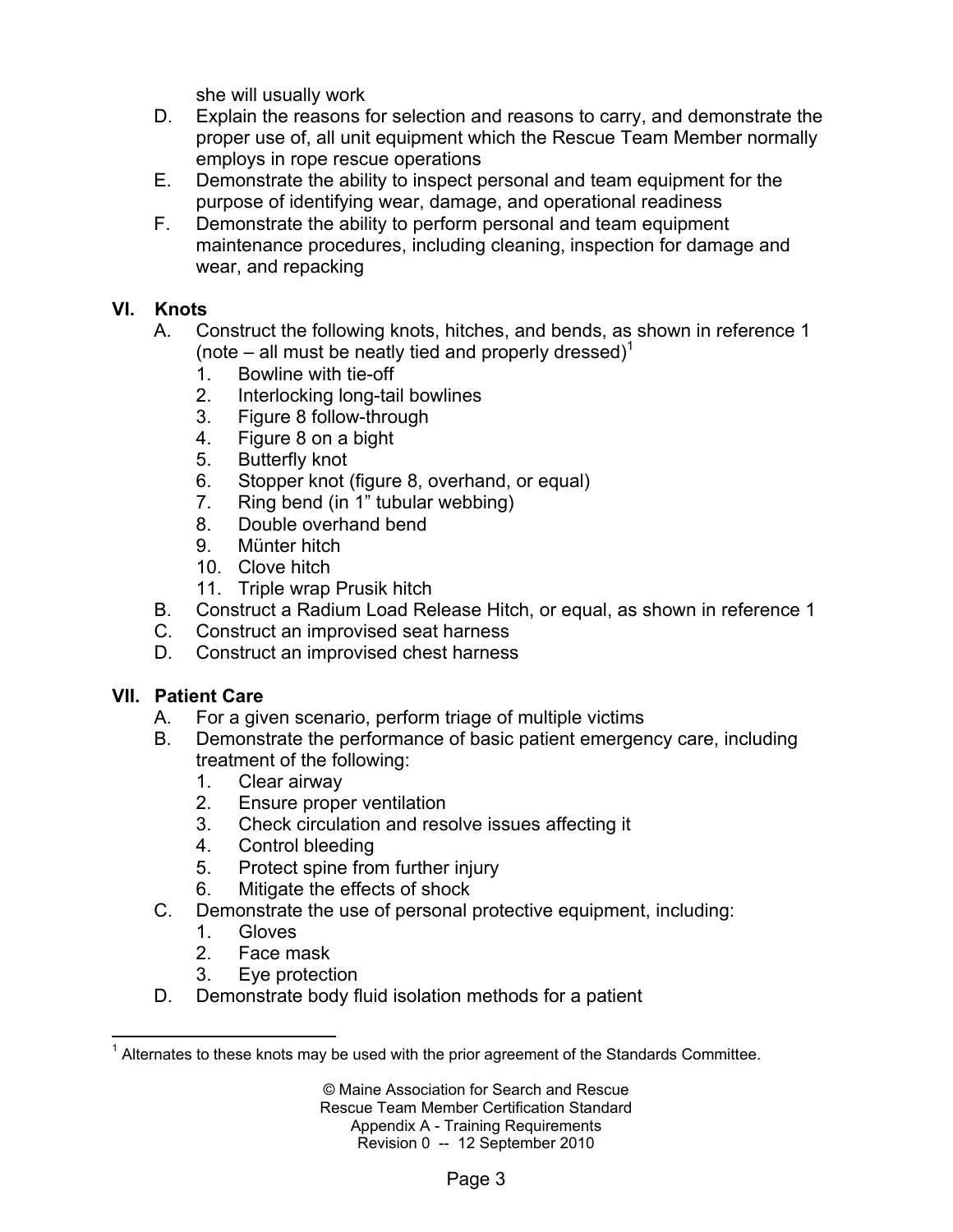- E. Explain the effects of extended transport on patient care
- F. Describe how to mitigate the effects of extended transport on a patient's condition
- G. Describe the legal requirements, and practical considerations, for transferring patient care to local EMS personnel

#### **VIII. Patient Packaging**

- A. Package a patient in a litter, providing for the following:
	- 1. Spinal immobilization
	- 2. Patient protection (thermal, environmental, etc)
	- 3. Access to injuries
	- 4. Access to patient care equipment, e.g. BP cuff, etc.
	- 5. Patient restraint and attachment to the litter
		- i. Patient without a harness
		- ii. Patient with a harness

#### **IX. Litter Rigging**

- A. Rig a litter for a steep angle rescue
- B. Rig a litter for a high angle rescue

#### **X. Anchor Selection and Construction**

- A. List natural anchors that are suitable for a rescue load including the following:
	- 1. Appropriateness for the location
	- 2. Risks and benefits
- B. Explain the effects on anchor system design of the following:
	- 1. Interior angles
	- 2. Alignment
	- 3. Anchor material strength
- C. Perform the following:
	- 1. Tie a "Wrap 3 Pull 2" anchor
	- 2. Tie a high strength tie-off (aka tensionless hitch)
	- 3. Tie a two-point distributive anchor
	- 4. Back tie an anchor
	- 5. Use a vehicle as an anchor

#### **XI. Steep Angle Litter Carry**

Perform as a side attendant in a three person, steep angle, litter carry. Demonstrate the following during the operation:

- A. Use of an effective primary attachment
- B. Use of an effective belay
- C. Control of the litter
- D. Clear and effective communications with all of those involved in the operation

# **XII. Belay Line Rigging and Operation for Low, Steep and High Angle Rescue**

A. Explain the purpose and function of the belay system in a rescue operation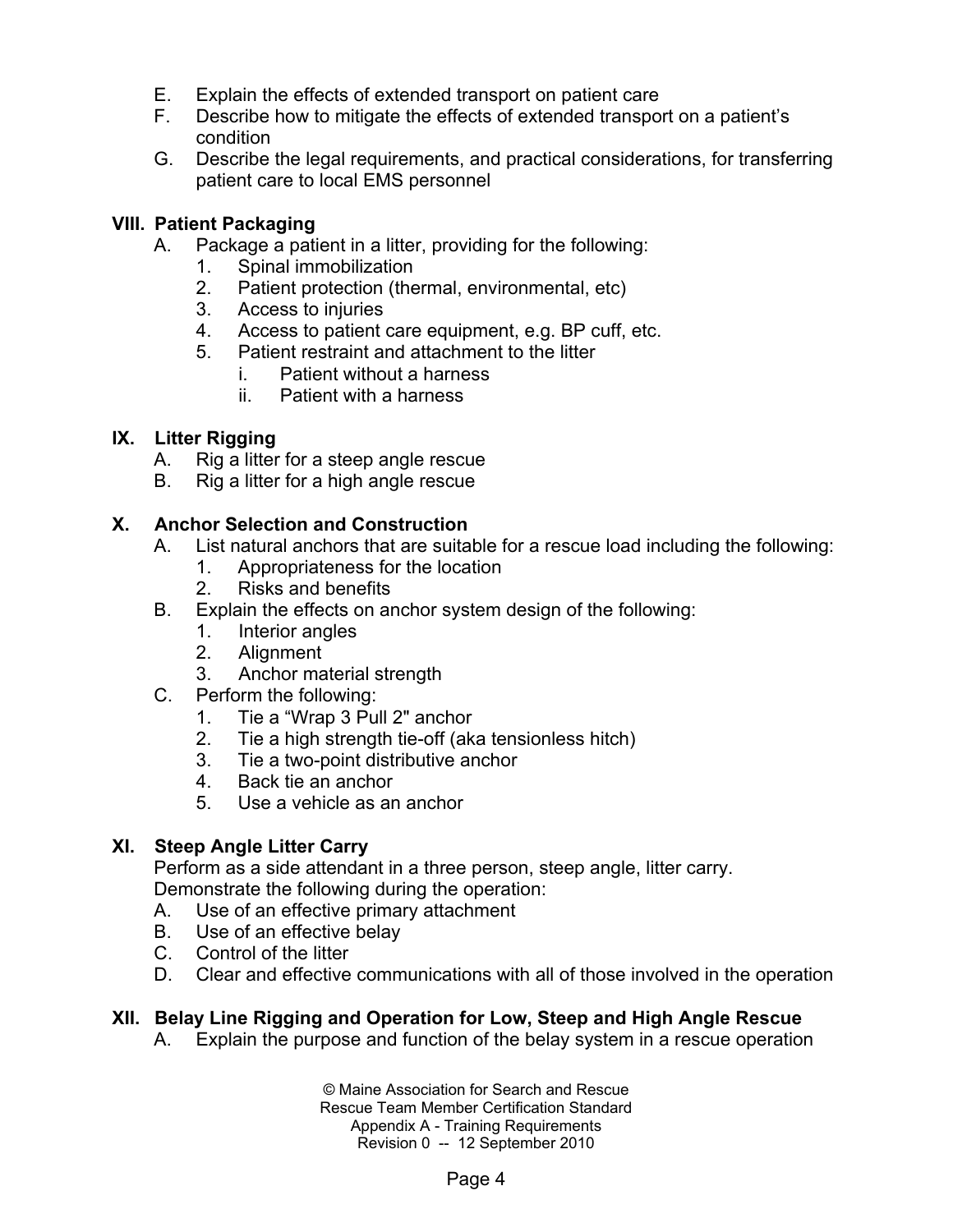- B. Build a Tandem Prusik Belay system for raising and lowering a rescue package, including the following:
	- 1. Explain the risks inherent to the system
	- 2. List the advantages and disadvantages of the Tandem Prusik Belay
	- 3. List the advantages and disadvantages of an alternative to the Tandem Prusik belay
- C. Operate a Tandem Prusik Belay system during a litter raise and lower operation. Demonstrate the following during the procedure:
	- 1. Primary attention on belay operation
	- 2. Maintain clear and effective communications with all of those involved in the operation
	- 3. Lock the belay
	- 4. Tie-off the belay to leave it unattended
	- 5. Release a locked belay while maintaining control of the rope
	- 6. Pass a knot through the system

### **XIII. Main Line Rigging and Operation for Steep and High Angle Rescue**

- A. Explain the purpose and function of the main line system in a rescue operation
- B. Build a safe and effective main line system<sup>2</sup> for lowering and raising a rescue package, including the following:
	- 1. Explain the risks inherent to the system
	- 2. Explain the reason for selection of the components and technique used
- C. Construct the following mechanical advantage systems correctly and clearly, with no twists in system ropes:
	- 1. Simple 3:1
	- 2. Simple 3:1 with CD (Change of Direction)
	- 3. Complex 5:1
	- 4. Simple 5:1
	- 5. Compound 9:1
- D. Operate a main line system during a raise and lower operation. Demonstrate the following during the procedure:
	- 1. Primary attention on belay operation
	- 2. Maintain clear and effective communications with all of those involved in the operation
	- 3. Maintain clear and effective control of the haul team
	- 4. Tie-off brake rack to leave it unattended
	- 5. Convert system from raise to lower
		- Ensure minimum rope loss during maneuver
	- 6. Convert system from lower to raise
		- i. Ensure minimum rope loss during maneuver
- E. Pass a knot through the system during raise and lower

<sup>&</sup>lt;u>2</u><br><sup>2</sup> Any system shown in reference 1 is acceptable. Alternate systems may be used with the prior agreement of the Standards Committee.